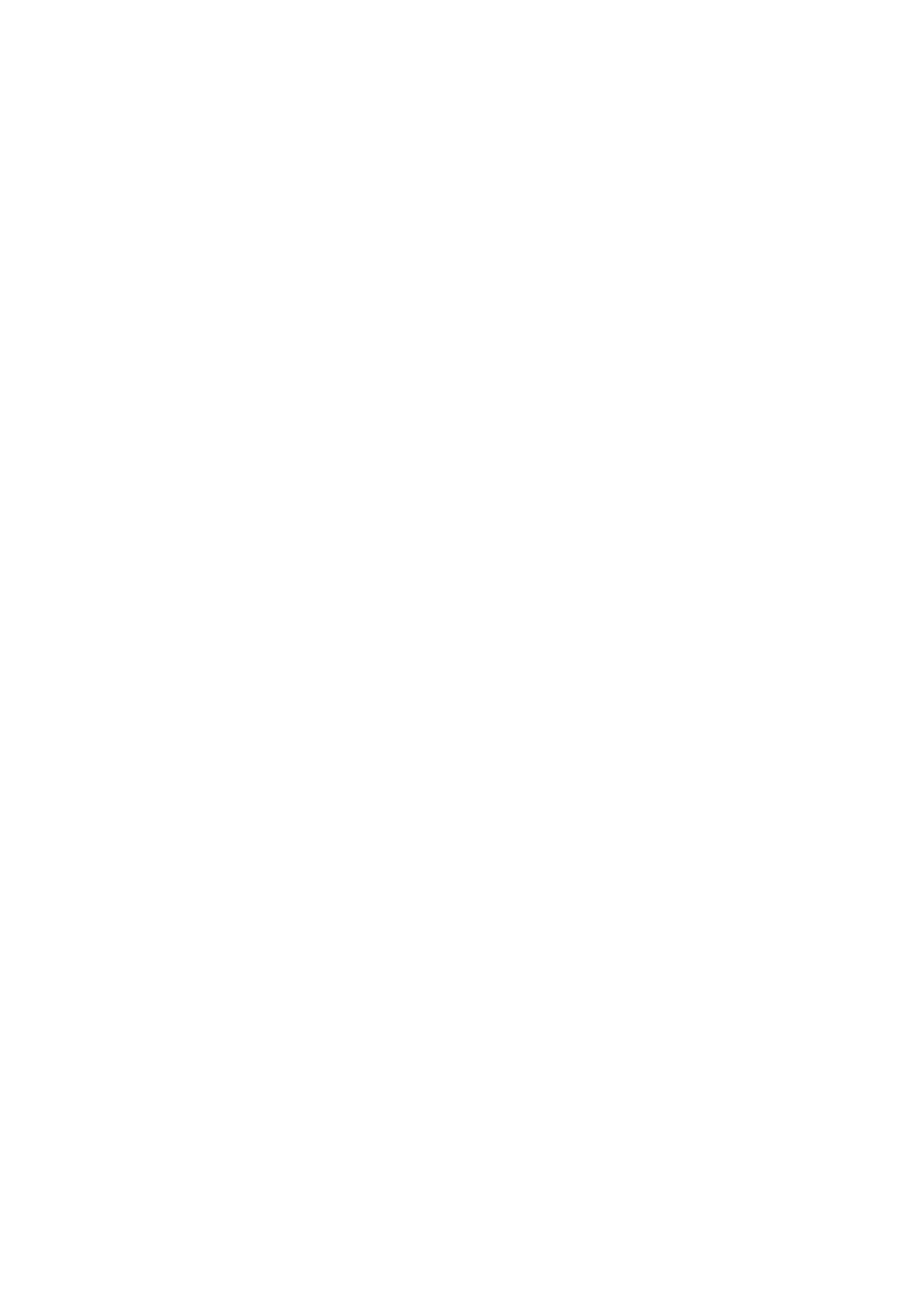## KINHTIAN/BINHTIAN IN P. KÖLN 203 A14

|    | (A)     | διαφέρει δέ μ[οι                                     |
|----|---------|------------------------------------------------------|
|    |         | δ κῶμος οὐδέν, πᾶς αν ὥραν γάρ, μές [ων              |
|    |         | νυκτῶν ἔωθεν ἑςπέρας, ἀποκλείομα[ι                   |
|    |         | προςκαρτερῶ δὲ καὶ πορεύομ' ἐπιμ[ελῶς                |
|    |         | έρῶ γὰρ ὁ ταλαίπωρος ἀνθρώπων ἐ[γὼ                   |
|    |         | καινότα[τ]α πάντων [ο]ύχ εορακὼ[ς                    |
|    |         | την ὄψιν [η͡] c έρῶ, μὰ τοὺς δώδεκα θε[ούς.          |
|    | <b></b> | πῶς οὖν ἐραῖς, ὦ τριςκακόδαιμον, τ[                  |
|    | (A)     | πολλοΐς άπίθανον φαίνετ' εἶναι τ[                    |
| 14 | [B]     | eivnτιαν τε και τρυφα (v) λίαν δοκ[                  |
|    |         |                                                      |
|    |         | $14$ Blewn $\tau_1$ ôv yel klewn $\tau_1$ ôv Maresch |

14 β]εινητιᾶν uel κ]εινητιᾶν Maresch δοκ[εῖς Maresch δοκ[εῖ Handley<sup>1</sup>

K. Maresch, the first editor of this fragment of New Comedy, pointed out that  $\beta$  v $\eta \tau \alpha$ (or as the case may be  $\kappa \nu \eta \tau \iota \hat{\alpha} \nu$ ) in 14 represented the first instance of this verb bearing an active meaning.<sup>2</sup> The content of the speech to which this line is a response makes this certain. In his re-publication of the Cologne fragments along with a new Michigan papyrus,<sup>3</sup> R.Nünlist comments:<sup>4</sup>

'Maresch zufolge ist unsere Stelle der erste Beleg für die aktive Bedeutung von βινητιαν, doch vgl. com. adesp. fr. 13 ούδεις κομήτης όςτις ού βινητιαι. Vgl. Luc. Pseudol. 27.'

This is mistaken. These parallels do not hold water. They display a usage in line with that hitherto found elsewhere.<sup>5</sup>

<sup>&</sup>lt;sup>1</sup> For the kind of utterance produced by Handley's supplement see D.Bain, Actors and Audience: a Study of Asides and Related Conventions in Greek Drama<sup>2</sup>, (Oxford, 1987) 103f., 128, 131.

<sup>&</sup>lt;sup>2</sup> 'Hier der erste Beleg der von Sandbach (ad Dysc. 462) vermissten aktiven Bedeutung', *Papyrologica* Coloniensia vol. vii, Kölner Papyri (P.Köln) Band 5 (Köln, 1984) p. 11.

 $3$  'P. Mich. inv. 6950 (unpubliziert), P. Köln 203 und 243: Szenen aus Menanders Dis exapaton?', ZPE 99  $(1993)$  245-78.

 $4$  Niinlist, 262.

<sup>5</sup> See my article 'six verbs of sexual congress (βινῶ, κινῶ, πυγίζω, οἴφω, ληκῶ, λαικάζω)', CQ n.s. 41  $(1991)$  51-77, 61ff.